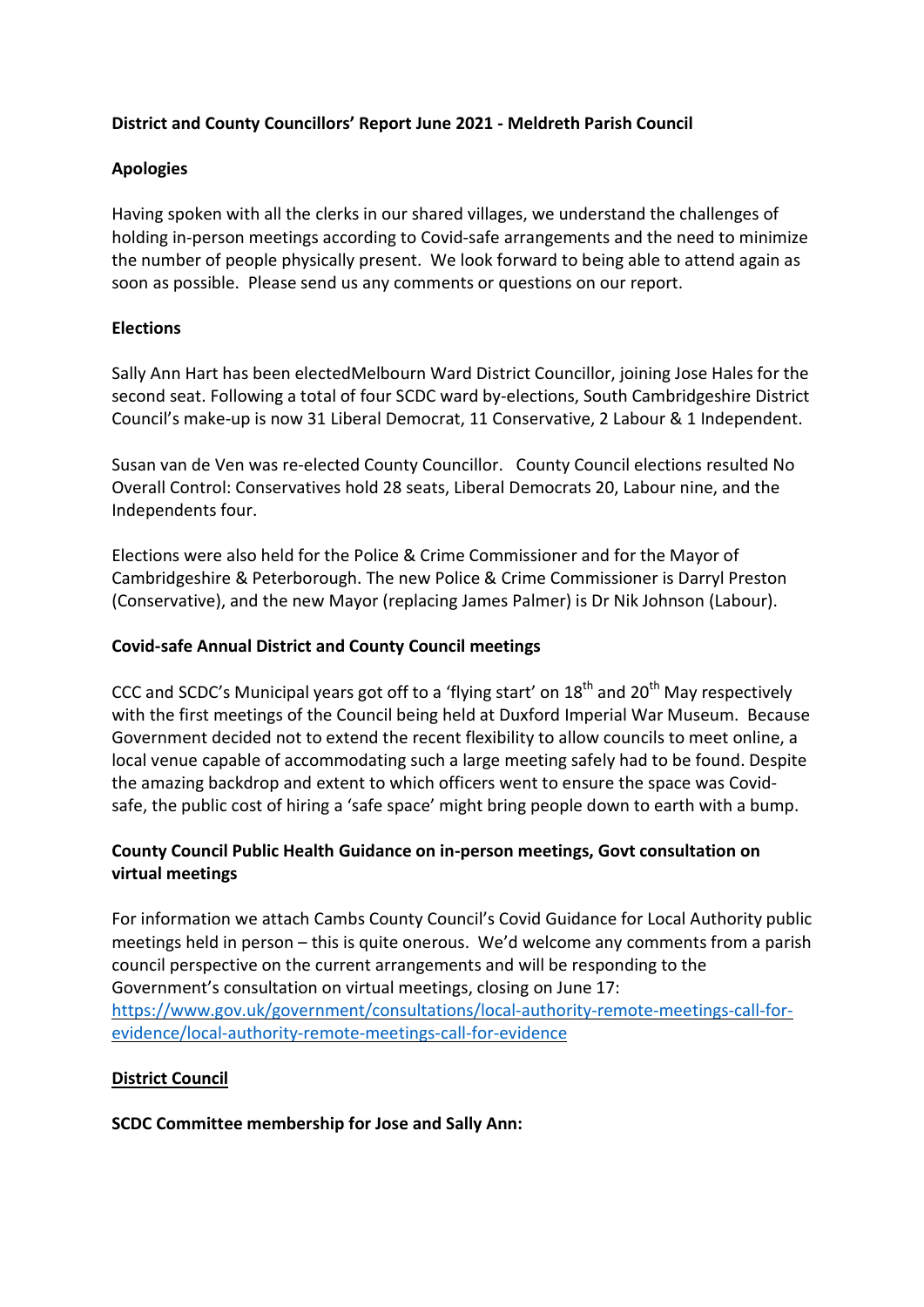Jose serves on the Licensing and Audit Committees and chairs the Grants Advisory Committee.

Sally Ann serves on Scrutiny and Overview Committee,Employment and Staffing Committee and sits on the Community Safety Partnership group.

Jose and Sally Ann would like to highlight the following opportunities:

#### 'Wild Minds': free outdoor activities to support young people's wellbeing

Wild Minds is our free programme of wellbeing activities to support 14- to 17-year-olds who are suffering mental-health issues such as anxiety and low mood, and/or to build selfesteem and confidence. The programme was set up over the last two years in response to the current context around the mental health of young people within the UK; NHS mental health services have experienced greatly increased referrals over the last 10 years with increased waiting times for specialist support and increasing thresholds to gain access. It offers:

- Free outdoor activities at Milton Country Park (all equipment will be provided free too)
- Group based activities including bush craft, survival skills, paddle boarding, yoga and mindfulness – no experience is necessary for any activities
- Sessions are an hour and a half long, and held each weekend for eight weeks
- Support from both skilled instructors and youth workers.

The course has been developed by South Cambridgeshire District Council together with Cambridge Sport Lakes Trust and is supported by a Clinical Psychologist. The next eightweek course begins on Sunday 6 June and you may wish to share the opportunity within your community – teenagers can register (free) now.

## Celebrate your volunteers

Volunteers' Week takes place from  $1<sup>st</sup>$  to  $7<sup>th</sup>$  June every year and is a chance to recognise the fantastic contribution volunteers make to our communities. During an exceptional year, people have taken the time to volunteer and made a huge difference. Those who have been unable to volunteer during the pandemic may also have been supporting organisations from a distance. Why not celebrate your volunteers by using one of the downloadable resources?

#### Volunteering and Covid

Government guidance sets out how volunteering can be done safely during the pandemic and has been updated this week to reflect recent changes. This includes guidance for volunteers and for organisations/groups which involve volunteers in their work.

#### Business Grants

#### Grants

As of Friday SCDC has paid out 12,050,994 since November 2020 grants opened (LRSG and ARG/hardship).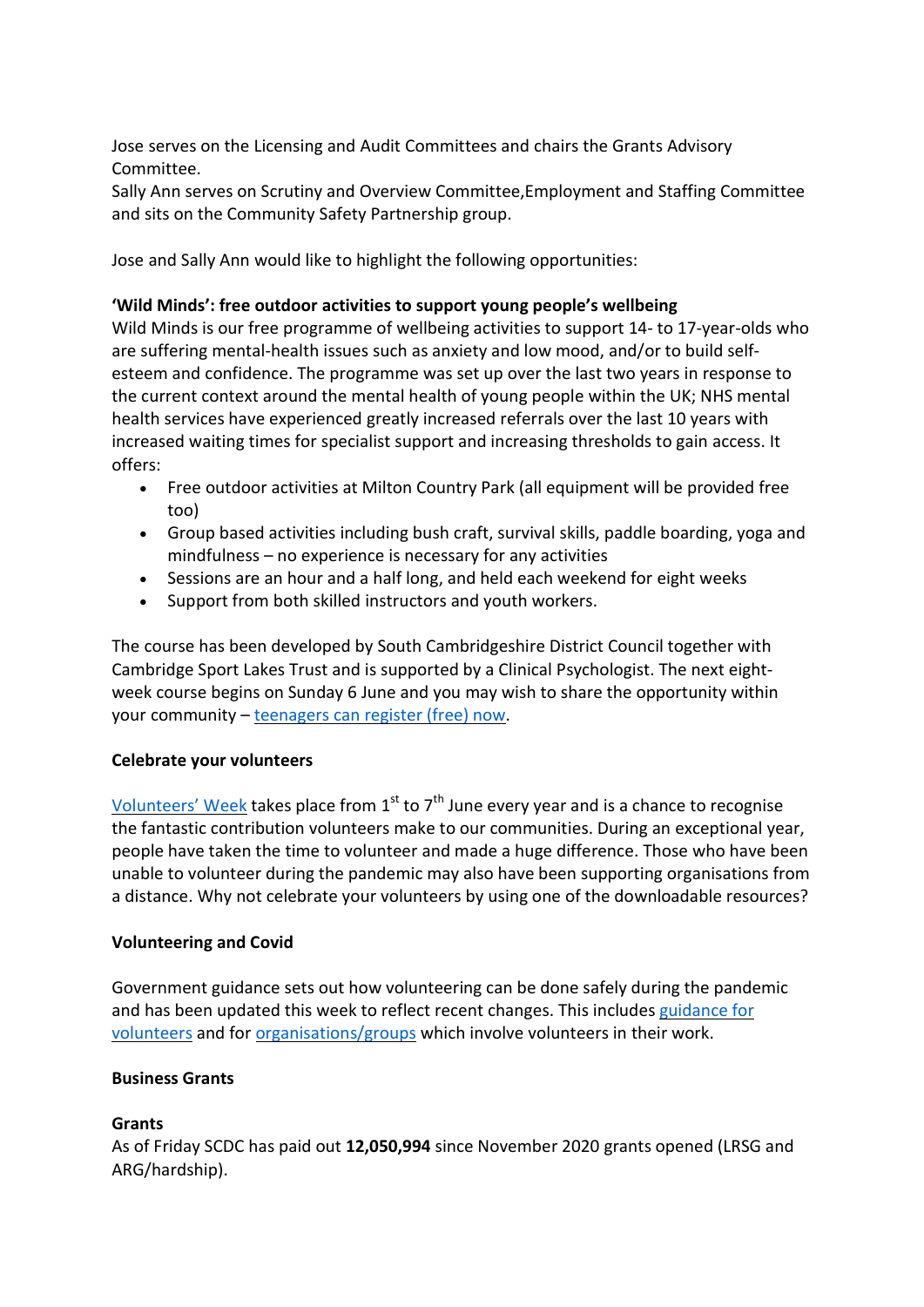£4,576,979 out of our £4,594,889 Additional Restrictions (discretionary - hardship), 99.6% of fund paid to 1,653 businesses.

On Restart grants, we have paid out £4,270,018 out of our £5,814,090 allocation to 453 businesses (73%). Pushing/proactive calling around those who haven't yet applied continues.

Eye watering to think that we've now paid out well over £40m in business grants over the past 15 months but without it, the local economic consequences just don't bear thinking about!

# Growth Fund

The South Cambridgeshire Growth fund is opening for applications on 1st July 2021. It is for micro and small businesses operating in/from South Cambridgeshire. Priority applicants will include those who have not previously received government backed (Covid related) funding. A one-off grant of between £1,000 to a maximum of £50,000 will be awarded to eligible applicants.

Applicants must:

- Be South Cambridgeshire based start-ups since/during the pandemic who are looking to scale and grow quickly in our region
- Or
- Be established South Cambridgeshire based companies who can demonstrate evidence of ambitious expansion/growth plans in our District specifically
- Eligible businesses are sole traders, partnerships and SMEs located in South Cambridgeshire

If your business is in trouble and you have not been able to access a grant please contact the council or Sally Ann or Jose.

# 'Winter Support Grant': family fund

Residents can now access schemes which can be used for those in need of urgent food or fuel. The vouchers are worth up to £49 (per scheme) for a family, or £29 (per scheme) for an individual. The first scheme allows a voucher for food or fuel, and the second scheme is for a fuel voucher only. The schemes are funded by the Department for Environment, Food and Rural Affairs (DEFRA) and the national Winter Support Grant. The vouchers can help residents who find themselves in a desperate situation to address their immediate need. We then work with the resident and other agencies to provide longer term advice and support. If you come across a resident in need of urgent food or fuel, please consider referring them into this scheme by emailing duty.communities@scambs.gov.uk (we will then send you a simple form to complete).

# County Council

The Liberal Democrat, Labour and Independent groups have formed a new Joint Administration for the Council. Their Joint Agreement, which sets out priorities and the operation of the council going forward, can be read here: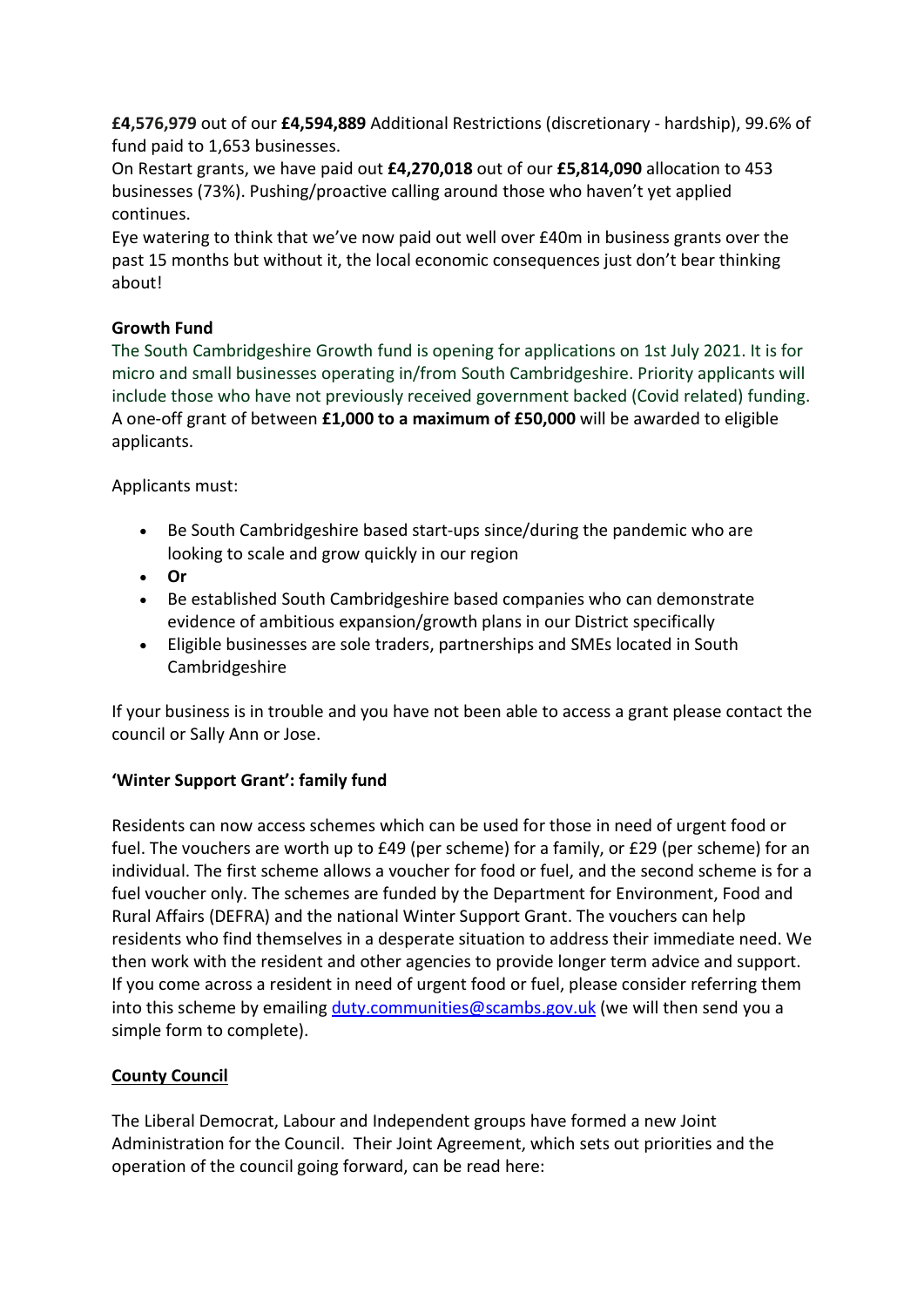https://d3n8a8pro7vhmx.cloudfront.net/cambridgelibdems/pages/5179/attachments/origi nal/1620984611/County\_agreement\_2021\_FINAL.pdf?1620984611

The council is now in the process of establishing its new committees (service committees have been reduced by two), which begin formal meetings in late June following the lifting of Covid restrictions. Susan is serving as Chair of the Cambridgeshire and Peterborough Health and Wellbeing Board, and Vice Chair of the County Council's Adults and Health Committee. She will also serve on Education Transport Appeals panels.

# Covid Latest

From the Acting Director of Public Health, 29 May:

At 4 Covid-19 cases per 100,000 population for the week ending 22 May for Cambridgeshire as a whole, we are well below the England average of 23.6 and the regional average of 18.6. Hospital admissions are still low and there have been no deaths since the end of April. Although numbers remain low we are working hard through our backward contact tracing team to identify cases as early as possible, identify how the virus has been transmitted and take action to make sure people are tested and supported to self-isolate. Our rates across the patch look encouraging, but we know from past experience that this can change very quickly so we are encouraging people to follow the rules and understand that getting back to a more normal way of life depends on all of us and the actions we take.

Meldreth Coronavirus Community Support remains in place and ready to activate if necessary.

## Meldreth Footway resurfacing issues:

- Our Local Highways Officer has placed an order for the resurfacing of the High St footway, as anticipated. Susan has asked that Highways coordinate timings with County Broadband's infrastructure work for sensible timings.
- The recently resurfaced Fenny Lane footway has a tilting camber in places. This has been reported to Highways and the contractor has been invited out to remedy the fault.

## Path connecting Meldreth Station to Melbourn

Together with the Community Rail Partnership and County Council officers, an informal catch-up meeting was held in mid-May to outline next steps, now that GTR's feasibility study for the ramp has been completed.

## Drains

Please for the sake of completeness could the parish council indicate which drains they believe had problems emptying during recent rainfall – the standard indicator of problems being pooling for more than two hours.